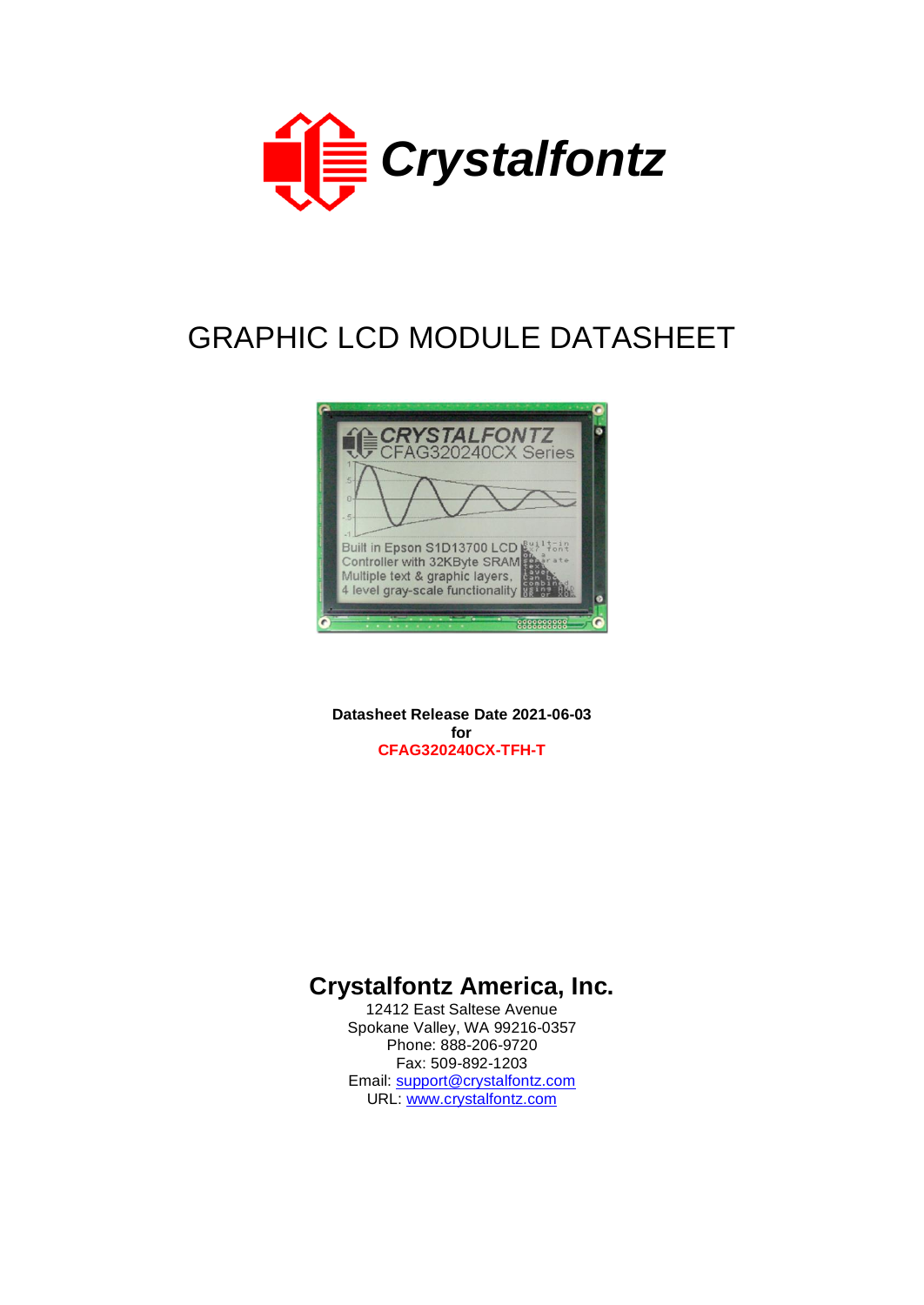

## **CONTENTS**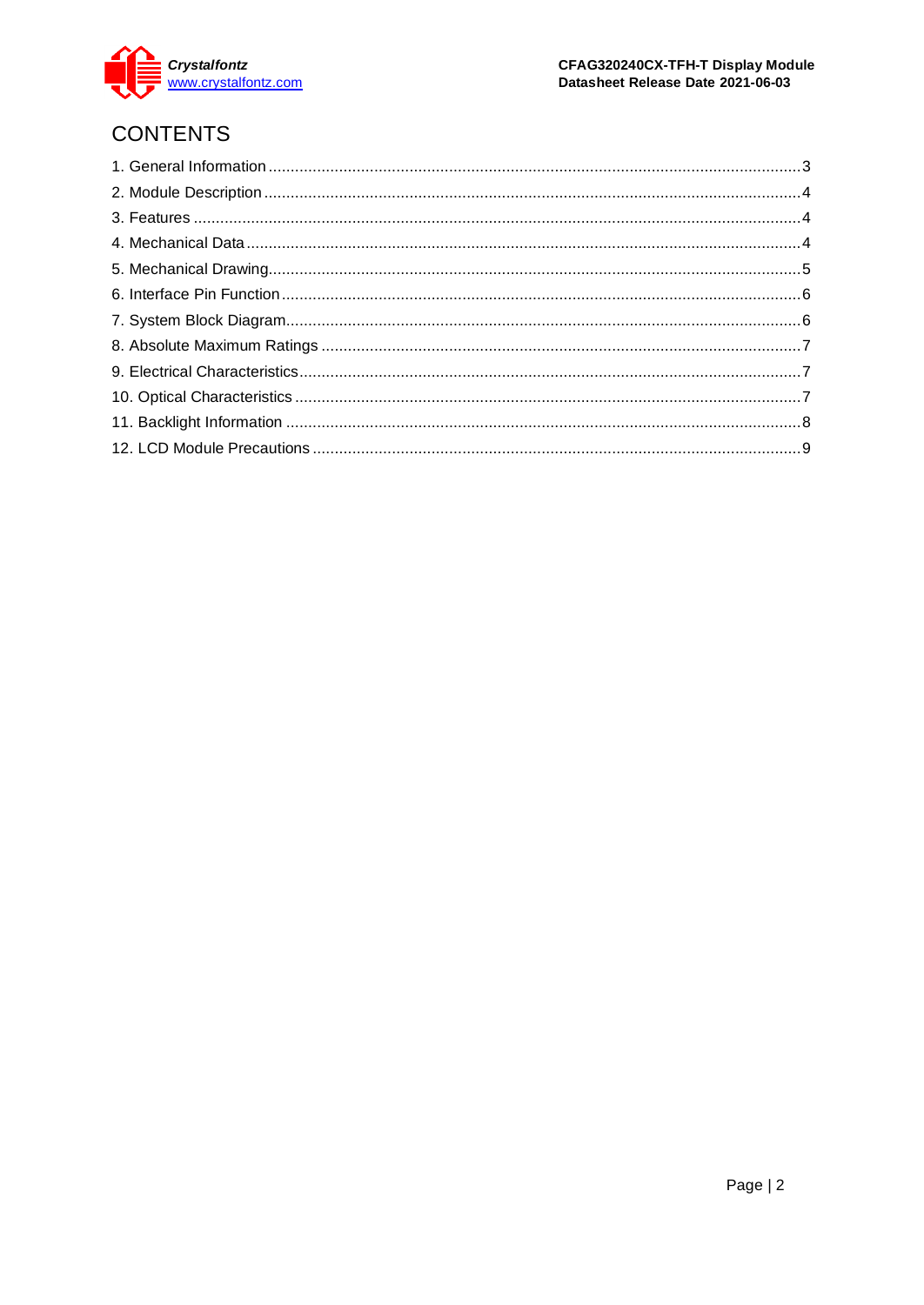

## <span id="page-2-0"></span>**1. General Information**

#### **Datasheet Revision History**

Datasheet Release: **2021-06-03**

Datasheet for the CFAG320240CX-TFH-T graphic LCD display module.

### **Product Change Notifications**

You can check for or subscribe to **Part Change Notices** for this display module on our website.

#### **Variations**

Slight variations between lots are normal (e.g., contrast, color, or intensity).

#### **Volatility**

This display module has volatile memory.

#### **Disclaimer**

Certain applications using Crystalfontz America, Inc. products may involve potential risks of death, personal injury, or severe property or environmental damage ("Critical Applications"). CRYSTALFONTZ AMERICA, INC. PRODUCTS ARE NOT DESIGNED, INTENDED, AUTHORIZED, OR WARRANTED TO BE SUITABLE FOR USE IN LIFE-SUPPORT APPLICATIONS, DEVICES OR SYSTEMS OR OTHER CRITICAL APPLICATIONS. Inclusion of Crystalfontz America, Inc. products in such applications is understood to be fully at the risk of the customer. In order to minimize risks associated with customer applications, adequate design and operating safeguards should be provided by the customer to minimize inherent or procedural hazard. Please contact us if you have any questions concerning potential risk applications.

Crystalfontz America, Inc. assumes no liability for applications assistance, customer product design, software performance, or infringements of patents or services described herein. Nor does Crystalfontz America, Inc. warrant or represent that any license, either express or implied, is granted under any patent right, copyright, or other intellectual property right of Crystalfontz America, Inc. covering or relating to any combination, machine, or process in which our products or services might be or are used.

All specifications in datasheets on our website are, to the best of our knowledge, accurate but not guaranteed. Corrections to specifications are made as any inaccuracies are discovered.

Company and product names mentioned in this publication are trademarks or registered trademarks of their respective owners.

Copyright © 2021 by Crystalfontz America, Inc.,12412 East Saltese Avenue, Spokane Valley, WA 99216 U.S.A.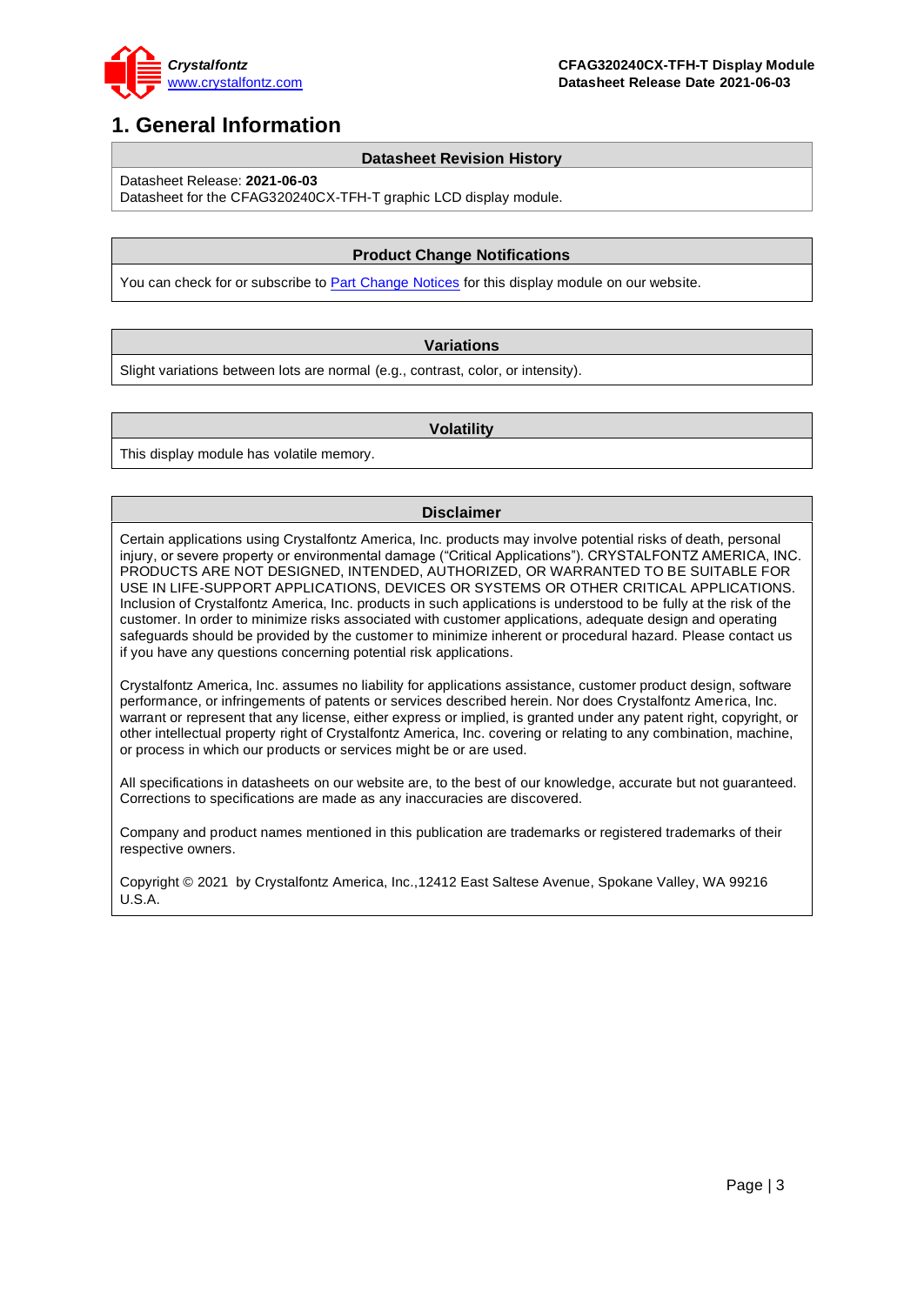

## <span id="page-3-0"></span>**2. Module Description**

This is a light-gray graphic LCD display module with a white LED backlight. This display has a built-in Epson S1D13700 controller.

Please see **Epson S1D13700 LCD Controller Datasheet** for further reference.

### <span id="page-3-1"></span>**3. Features**

- 320\*240 Dot Matrix
- Built-in Controller: S1D13700 (or equivalent)
- Viewing Direction: 6 o'clock
- FSTN Positive, Transflective Mode
- +5V Power Supply
- Negative Voltage Generator
- Temperature Compensation
- Operating Temperature: -20°C to +70°C
- Storage Temperature: -30°C to +80°C
- 1/240 Duty
- Interface: 8-Bit Parallel

### <span id="page-3-2"></span>**4. Mechanical Data**

| <b>Item</b>              | <b>Specification</b><br>(mm)       | <b>Specification</b><br>(inch, reference) |
|--------------------------|------------------------------------|-------------------------------------------|
| Overall Width and Height | 148.02 (W) x 120.24 (H) x 15.6 (D) | 5.828 (W) x 4.734 (H) x 0.614 (D)         |
| Viewing Area             | 120.14 (W) x 92.14 (H)             | 4.729 (W) x 3.628 (H)                     |
| Active Area              | 115.18 (W) x 86.38 (H)             | 4.535 (W) x 3.401 (H)                     |
| Dot Size                 | $0.34$ (W) x $0.34$ (H)            | $0.013$ (W) x $0.013$ (H)                 |
| Dot Pitch                | $0.36$ (W) x $0.36$ (H)            | $0.014$ (W) x $0.014$ (H)                 |
| Weight (Typical)         | 229 grams                          | 8.08 ounces                               |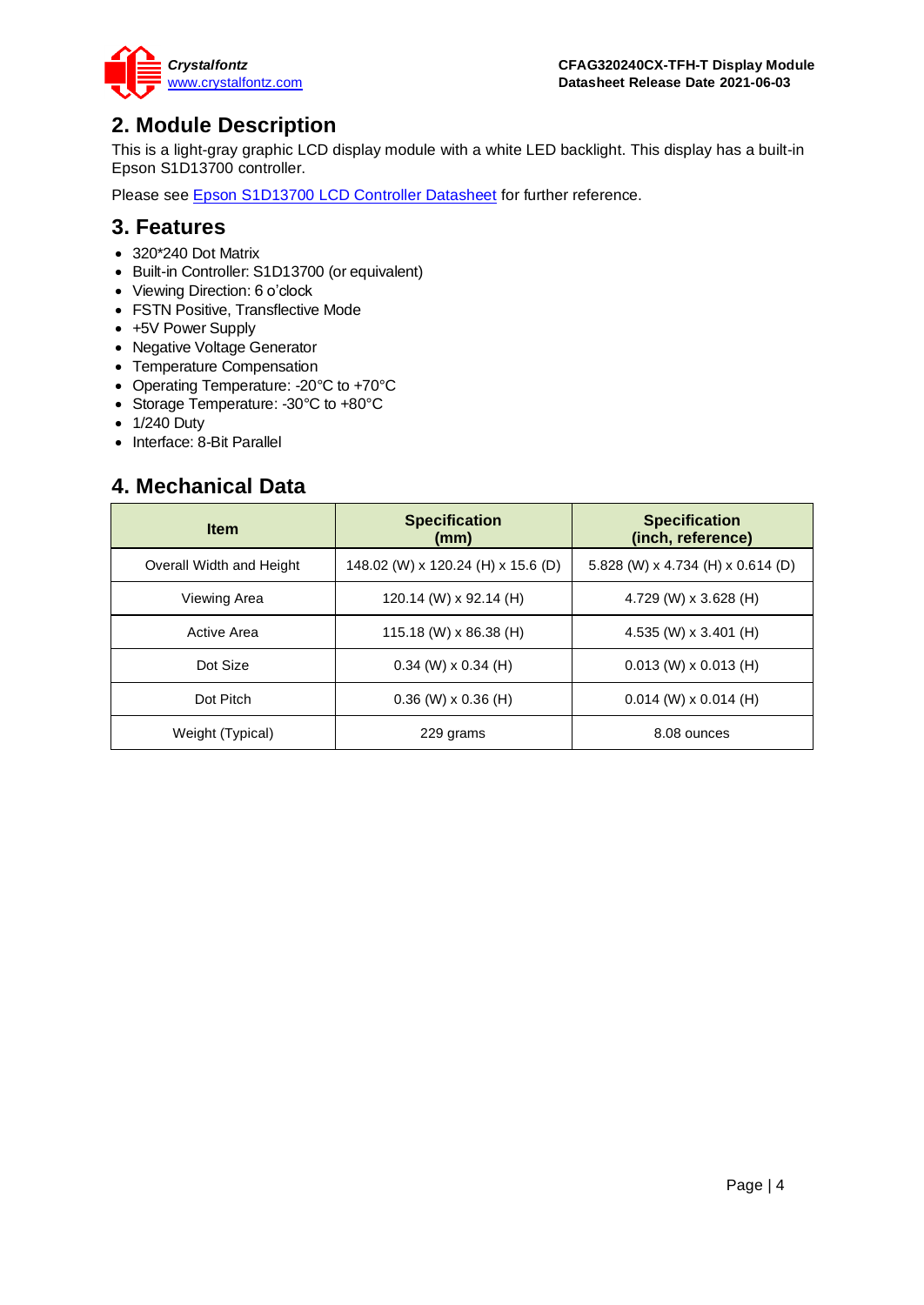

## **5. Mechanical Drawing**

<span id="page-4-0"></span>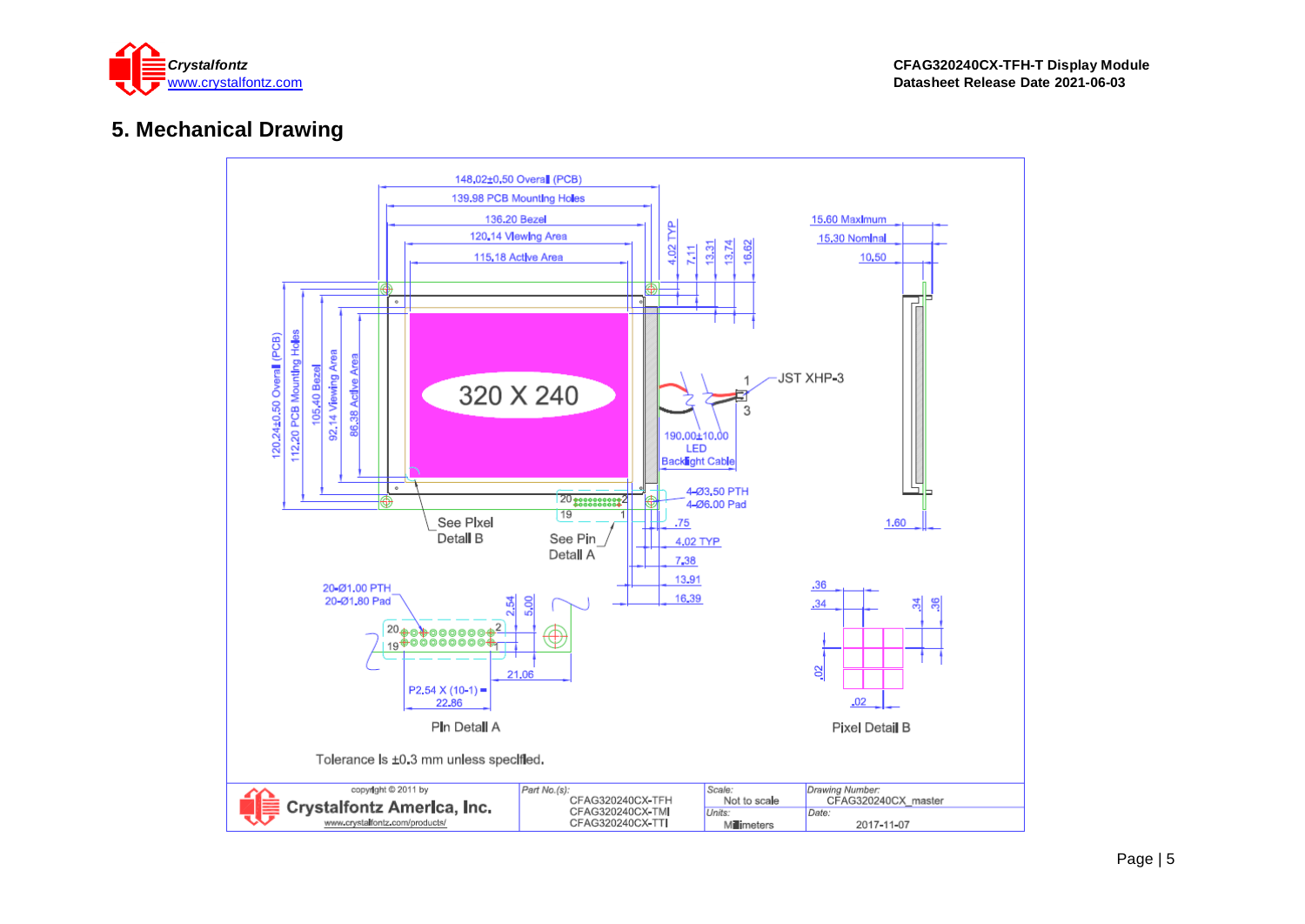

## <span id="page-5-0"></span>**6. Interface Pin Function**

| Pin No.        | <b>Symbol</b>         | Level                    | <b>Function</b>                                                                                        |  |  |  |  |
|----------------|-----------------------|--------------------------|--------------------------------------------------------------------------------------------------------|--|--|--|--|
| 1              | <b>Vss</b>            | 0v                       | Ground                                                                                                 |  |  |  |  |
| $\overline{2}$ | <b>V<sub>DD</sub></b> | 5.0 <sub>V</sub>         | Supply Voltage for Logic                                                                               |  |  |  |  |
| 3              | N <sub>C</sub>        | $\blacksquare$           | No Connection                                                                                          |  |  |  |  |
| $\overline{4}$ | /RD                   | H/L                      | 8080 Family: Read Signal<br>6800 Family: Enable Clock                                                  |  |  |  |  |
| 5              | /WR                   | H/L                      | 8080 Family: Write Signal<br>6800 Family: R/W Signal                                                   |  |  |  |  |
| 6              | A <sub>0</sub>        | H/L                      | RD=L WR=H A0=L: Data Read<br>A0=H: Status Read<br>RD=H WR=L<br>A0=L: Data Write<br>A0=H: Command Write |  |  |  |  |
| $\overline{7}$ | DB <sub>0</sub>       | H/L                      | Data Bus Line                                                                                          |  |  |  |  |
| 8              | DB <sub>1</sub>       | H/L                      | Data Bus Line                                                                                          |  |  |  |  |
| 9              | DB <sub>2</sub>       | H/L                      | Data Bus Line                                                                                          |  |  |  |  |
| 10             | DB <sub>3</sub>       | H/L                      | Data Bus Line                                                                                          |  |  |  |  |
| 11             | DB <sub>4</sub>       | H/L                      | Data Bus Line                                                                                          |  |  |  |  |
| 12             | DB <sub>5</sub>       | H/L                      | Data Bus Line                                                                                          |  |  |  |  |
| 13             | DB <sub>6</sub>       | H/L                      | Data Bus Line                                                                                          |  |  |  |  |
| 14             | DB <sub>7</sub>       | H/L                      | Data Bus Line                                                                                          |  |  |  |  |
| 15             | /CS                   | H/L                      | Chip Select, Active Low                                                                                |  |  |  |  |
| 16             | /RES                  | H/L                      | Controller Reset Signal, Active Low                                                                    |  |  |  |  |
| 17             | <b>VEE</b>            | $\overline{\phantom{a}}$ | Negative Voltage Generator                                                                             |  |  |  |  |
| 18             | FG                    | $\overline{\phantom{a}}$ | <b>Frame Ground</b>                                                                                    |  |  |  |  |
| 19             | <b>NC</b>             | $\overline{a}$           | No Connection                                                                                          |  |  |  |  |
| 20             | <b>WAIT</b>           | $\blacksquare$           | <b>Check Busy</b>                                                                                      |  |  |  |  |

## <span id="page-5-1"></span>**7. System Block Diagram**

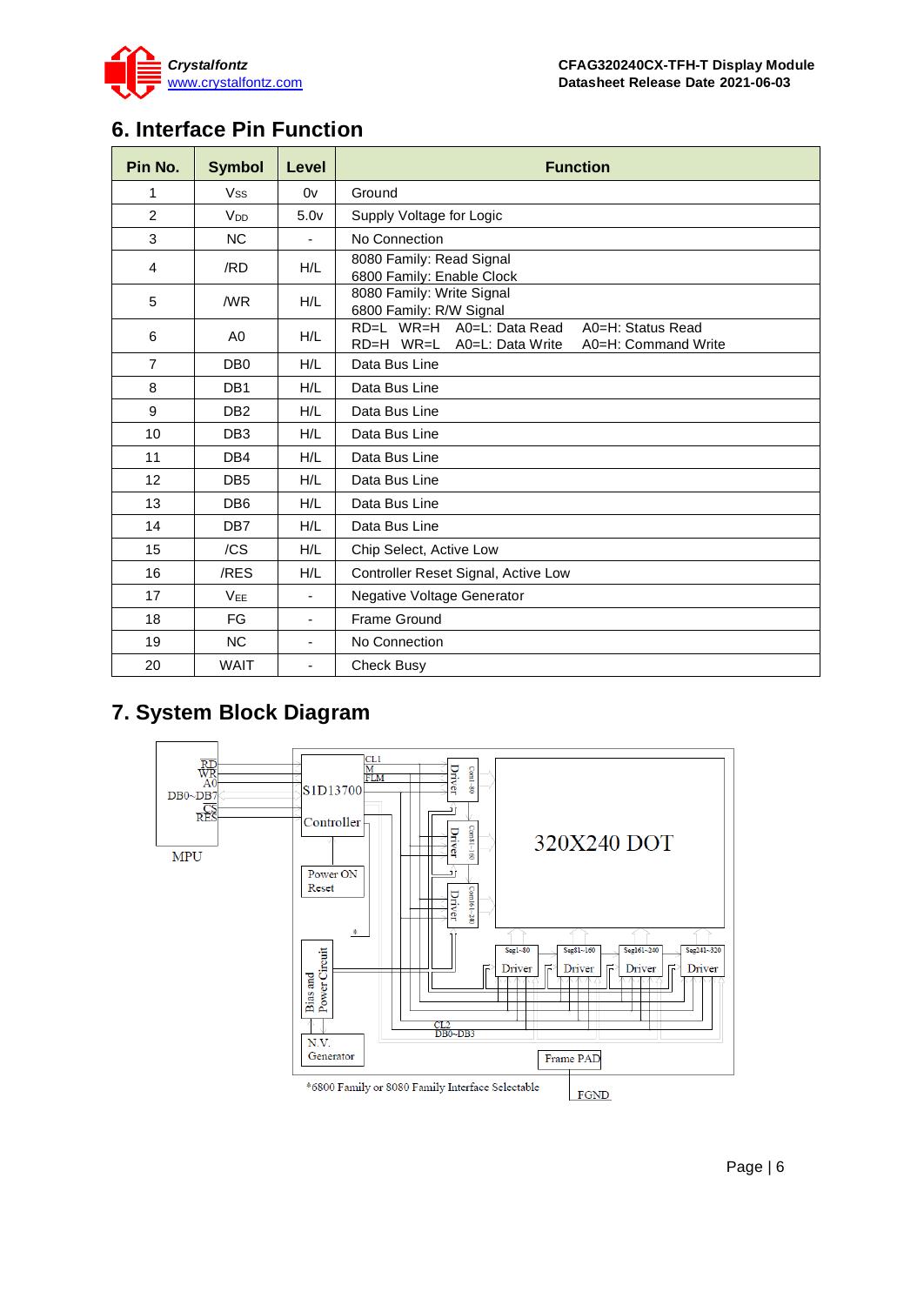

## <span id="page-6-0"></span>**8. Absolute Maximum Ratings**

| <b>Parameter</b>             | <b>Symbol</b>            | <b>Min</b> | <b>Typ</b> | <b>Max</b>   | <b>Unit</b> | <b>Notes</b> |
|------------------------------|--------------------------|------------|------------|--------------|-------------|--------------|
| Supply Voltage for Logic     | $V_{DD} - V_{SS}$        | 0          | -          | 6.5          | V           | (1)(2)       |
| Supply Voltage for LCD       | $V_{DD} - V_{O}$         | $\Omega$   | ٠          | 32           | V           | (1)(2)       |
| Input Voltage                | V <sub>IN</sub>          | $-0.3$     | -          | $V_{DD}+0.5$ | V           | -            |
| <b>Operating Temperature</b> | Top                      | $-20$      | -          | $+70$        | °C          |              |
| Storage Temperature          | $\mathsf{T}_{\text{ST}}$ | -30        |            | $+80$        | °C          |              |

*Note: These are stress ratings only. Extended exposure to the absolute maximum ratings listed above may affect device reliability or cause permanent damage. Functional operation should be restricted to the limits in the Electrical Characteristics table below.*

| <b>Item</b>              | <b>Symbol</b>                     | <b>Condition</b>         | <b>Min</b>  | <b>Typ</b>     | <b>Max</b> | <b>Unit</b> |
|--------------------------|-----------------------------------|--------------------------|-------------|----------------|------------|-------------|
| Supply Voltage for Logic | V <sub>DD</sub> - V <sub>SS</sub> | ٠                        | 4.5         | 5.0            | 5.5        | V           |
|                          |                                   | Ta=- $20^{\circ}$ C      | ٠           | ۰              | ۰          | $\vee$      |
| Supply Voltage for LCD*  | $V_{DD} - V_{O}$                  | $Ta = 25^{\circ}C$       | ٠           | ٠              | ۰          | V           |
|                          |                                   | $Ta=70^{\circ}C$         | ٠           | ۰              | ۰          | $\vee$      |
| High-level Input         | <b>V<sub>IH</sub></b>             | $\overline{\phantom{0}}$ | 3.5         | $\blacksquare$ | ٠          | $\vee$      |
| Low-level Input          | <b>VIL</b>                        | $\blacksquare$           | ٠           | ۰              | 1.0        | $\vee$      |
| High-level Output        | <b>V<sub>OH</sub></b>             | ٠                        | $VDD - 0.4$ | ٠              | ٠          | V           |
| Low-level Output         | VOL                               | ٠                        | ٠           |                | 0.4        | $\vee$      |
| <b>Supply Current</b>    | <b>I</b> <sub>DD</sub>            | $V_{DD} = 5.0V$          | 65.0        | 75.0           | 85.0       | mA          |

### <span id="page-6-1"></span>**9. Electrical Characteristics**

*\*Adjust the Supply Voltage for LCD for the best contrast using the VR resistor (variable resistor) on the PCB.*

## <span id="page-6-2"></span>**10. Optical Characteristics**

| <b>Item</b>           | <b>Symbol</b> | <b>Condition</b>         | <b>Min</b> | <b>Typ</b>     | <b>Max</b> | <b>Unit</b>          |
|-----------------------|---------------|--------------------------|------------|----------------|------------|----------------------|
| View Angle            | θ             | $CR \ge 2$               | 0          | ٠              | 30         | $\phi = 180^\circ$   |
|                       | θ             | $CR \ge 2$               | 0          | ٠              | 60         | $\phi = 0^{\circ}$   |
|                       | θ             | $CR \ge 2$               | 0          | ٠              | 45         | $\phi = 90^\circ$    |
|                       | θ             | $CR \ge 2$               | 0          | $\blacksquare$ | 45         | $\phi = 270^{\circ}$ |
| <b>Contrast Ratio</b> | CR.           | $\overline{\phantom{0}}$ | ۰          | 5              |            |                      |
| Response Time         | T rise        | $\overline{\phantom{0}}$ | ۰          | 200            | 300        | ms                   |
|                       | T fall        | $\overline{\phantom{0}}$ | ۰          | 250            | 350        | ms                   |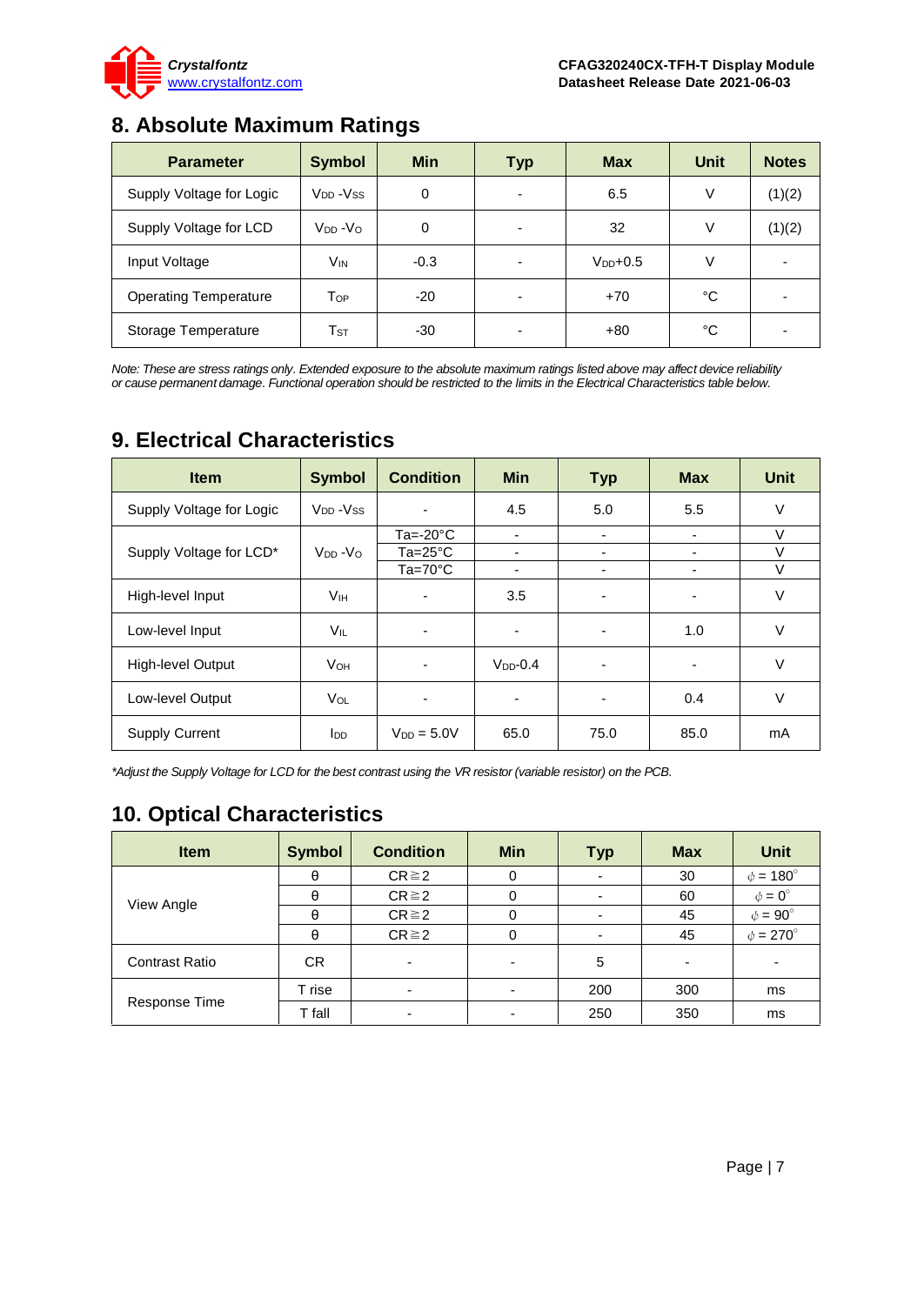

## <span id="page-7-0"></span>**11. Backlight Information**

| <b>Parameter</b>           | <b>Symbol</b>           | <b>Condition</b>                         | <b>Min</b>               | <b>Typ</b> | <b>Max</b> | <b>Unit</b>       |
|----------------------------|-------------------------|------------------------------------------|--------------------------|------------|------------|-------------------|
| <b>Supply Current</b>      | <b>LED</b>              | $V = 3.5v$                               | 96                       | 128        | 160        | mA                |
| Supply Voltage             | $\vee$                  | -                                        | 3.4                      | 3.5        | 3.6        | V                 |
| Reverse Voltage            | V <sub>R</sub>          | ٠                                        | $\overline{\phantom{0}}$ | ۰          | 5          | V                 |
| Luminance<br>(without LCD) | $\mathsf{I} \mathsf{v}$ | $I_{IFD}=128mA$                          | 384                      | 480        | ٠          | cd/m <sup>2</sup> |
| <b>LED Lifetime</b>        | ٠                       | $I_{LED} = 128mA$<br>25°C, 50-60%<br>RH. | ۰                        | 50K        | ٠          | Hrs.              |
| Color                      | White                   |                                          |                          |            |            |                   |

*Notes:* 

- *(1) The LED backlight is a current driven device. The supply voltage is for reference.*
- *(2) Supply current minimum value is only for reference since the LED brightness efficiency enhances, current consumption decreases to achieve the same luminance.*
- *(3) Lifetime is defined as the amount of time when the luminance has decayed to <50% of the initial value (50K hours is an estimate for reference only).*

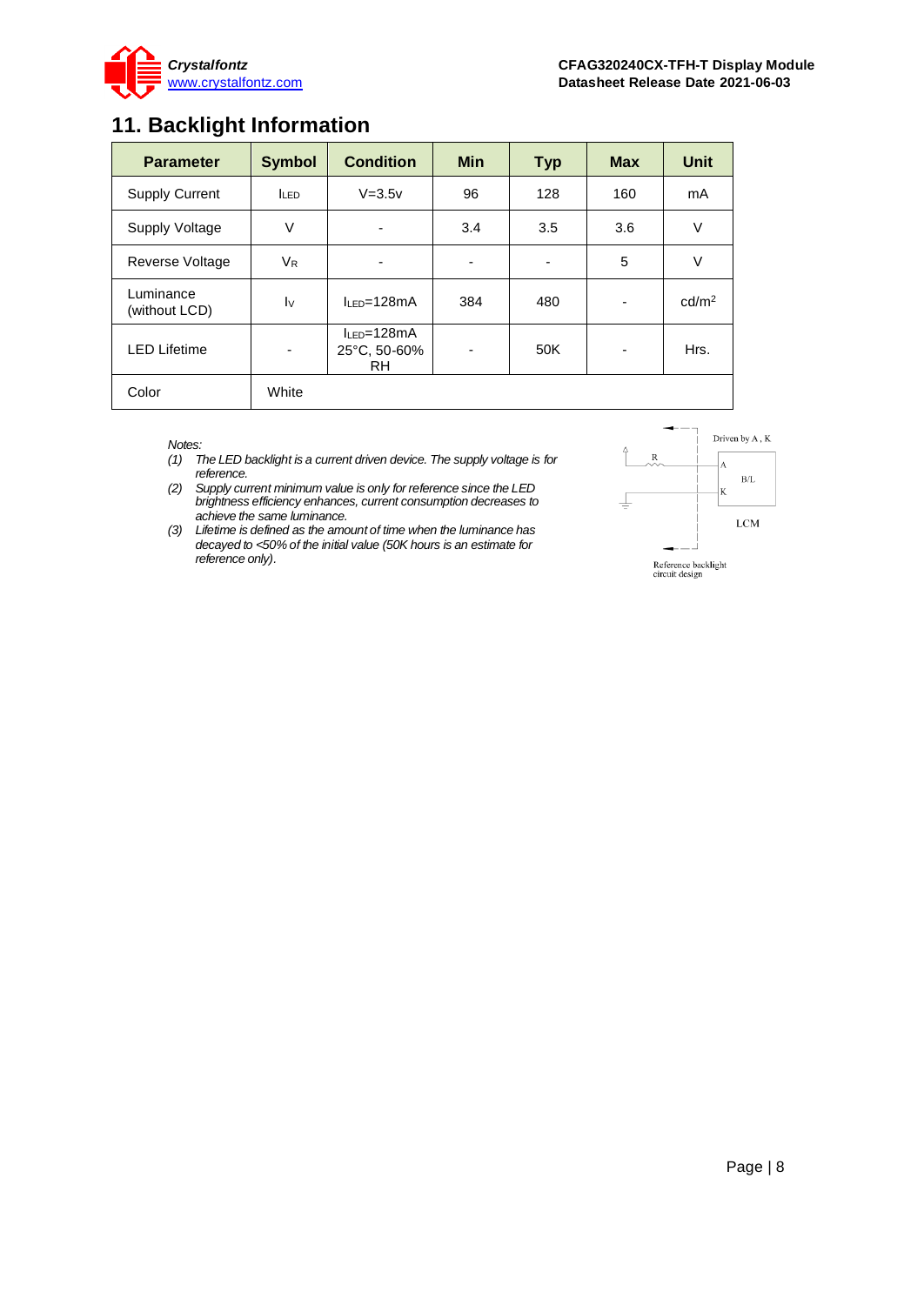

## <span id="page-8-0"></span>**12. LCD Module Precautions**

The precautions below should be followed when using LCD modules to help ensure personal safety, module performance, and compliance of environmental regulations.

### **12.1. Modules**

- Avoid applying excessive shocks to module or making any alterations or modifications to it.
- Do not make extra holes on the printed circuit board, modify its shape or change the components of LCD display module.
- Do not disassemble the LCD display module.
- Do not operate the LCD display module above the absolute maximum rating.
- Do not drop, bend or twist the LCD display module.
- Soldering: only to the I/O terminals.
- Store in an anti-static electricity container and clean environment.
- It is common to use the "screen saver" to extend the lifetime of the LCD display module.
	- o Do not use the fixed information for long periods of time in real application.
	- $\circ$  Do not use fixed information in LCD panel for long periods of time to extend "screen burn" effect time.
- Crystalfontz has the right to change the passive components, including R3, R6 & backlight adjust resistors. (Resistors, capacitors and other passive components will have different appearance and color caused by the different supplier.)
- Crystalfontz have the right to change the PCB Rev. (In order to satisfy the supplying stability, management optimization and the best product performance, etc., under the premise of not affecting the electrical characteristics and external dimensions, Crystalfontz has the right to modify the version.).

### **12.2. Handling Precautions**

- Since the display panel is made of glass, do not apply mechanical impacts such as dropping from a high position.
- If the display panel is accidently broken, and the internal organic substance leaks out, be careful not to inhale or touch the organic substance.
- If pressure is applied to the display surface or its neighborhood of the LCD display module, the cell structure may be damaged, so be careful not to apply pressure to these sections.
- The polarizer covering the surface of the LCD display module is soft and can be easily scratched. Please be careful when handling the LCD display module.
- Clean the surface of the polarizer covering the LCD display module if it becomes soiled using following adhesion tape.
	- o Scotch Mending Tape No. 810 or an equivalent
	- o Never breathe the soiled surface or wipe the surface using a cloth containing solvent such as ethyl alcohol, since the surface of the polarizer will become cloudy.
	- o The following liquids/solvents may spoil the polarizer:
		- **Water**
		- **Ketone**
		- Aromatic Solvents
- Hold the LCD display module very carefully when placing the LCD display module into the system housing.
- Do not apply excessive stress or pressure to the LCD display module. And, do not over bend the film with electrode pattern layouts. These stresses will influence the display performance. Also, be sure to secure the sufficient rigidity for the outer cases.

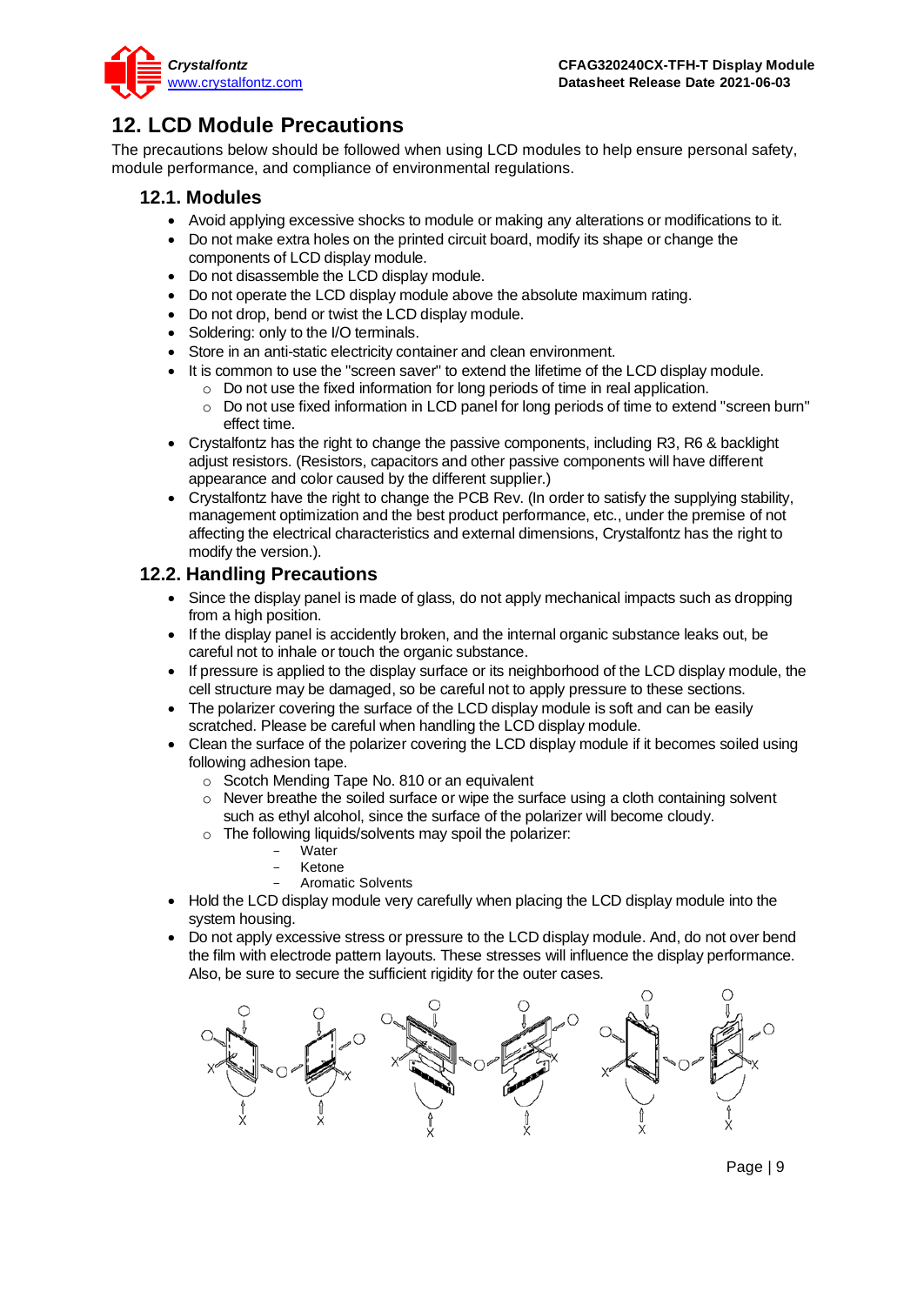

- Do not apply stress to the LSI chips and the surrounding molded sections.
- Do not disassemble or modify the LCD display module.
- Do not apply input signals while the logic power is off.
- Pay sufficient attention to the working environments when handing the LCD display module to prevent occurrence of element breakage accidents by static electricity.
	- o Be sure to make human body grounding when handling LCD display modules.
	- o Be sure to ground tools to use for assembly such as soldering irons.
	- $\circ$  To suppress generation of static electricity, avoid carrying out assembly work under dry environments.
	- $\circ$  Protective film is being applied to the surface of the display panel of the LCD display module. Be careful since static electricity may be generated when exfoliating the protective film.
- Protection film is being applied to the surface of the display panel and removes the protection film before assembling it. At this time, if the LCD display module has been stored for a long period of time, residue adhesive material of the protection film may remain on the surface of the display panel after the film has been removed. In such a case, remove the residue material by the method discussed above.
- If electric current is applied when the LCD display module is being dewed or when it is placed under high humidity environments, the electrodes may become corroded. If this happens proceed with caution when handling the LCD display module.

### **12.3. Storage Precautions**

- When storing the LCD display modules put them in static electricity preventive bags to avoid exposure to direct sunlight and fluorescent lamps. Also avoid high temperature and high humidity environments and low temperatures (less than 0°C) environments. (We recommend you store these modules in the packaged state when they were shipped from Crystalfontz). Be careful not to let water drops adhere to the packages or bags, and do not let dew gather on them.
- If electric current is applied when water drops are adhering to the surface of the LCD display module the LCD display module may have become dewed. If a dewed LCD display module is placed under high humidity environments it may cause the electrodes to become corroded. If this happens proceed with caution when handling the LCD display module.

### **12.4. Designing Precautions**

- The absolute maximum ratings are the ratings that cannot be exceeded for LCD display module. If these values are exceeded, panel damage may happen.
- To prevent occurrence of malfunctioning by noise pay attention to satisfy the V<sub>II</sub> and V<sub>IH</sub> specifications and, at the same time, to make the signal line cable as short as possible.
- We recommend that you install excess current preventive unit (fuses, etc.) to the power circuit (V<sub>DD</sub>). (Recommend value: 0.5A)
- Pay sufficient attention to avoid occurrence of mutual noise interference with the neighboring devices.
- As for EMI, take necessary measures on the equipment side.
- When fastening the LCD display module, fasten the external plastic housing section.
- If the power supply to the LCD display module is forcibly shut down, by such errors as taking out the main battery while the LCD display panel is in operation, we cannot guarantee the quality of this LCD display module.
	- $\circ$  Connection (contact) to any other potential than the above may lead to rupture of the IC.

### **12.5. Precautions When Disposing of the LCD Display Modules**

• Request the qualified companies to handle the industrial wastes when disposing of the LCD display modules. Or, when burning them, be sure to observe the environmental and hygienic laws and regulations.

### **12.6. Other Precautions**

- When an LCD display module is operated for a long period of time with a fixed pattern, the fixed pattern may remain as an after image or a slight contrast deviation may occur.
	- $\circ$  If the operation is interrupted and left unused for a while, normal state can be restored.
	- $\circ$  This will not cause a problem in the reliability of the module.